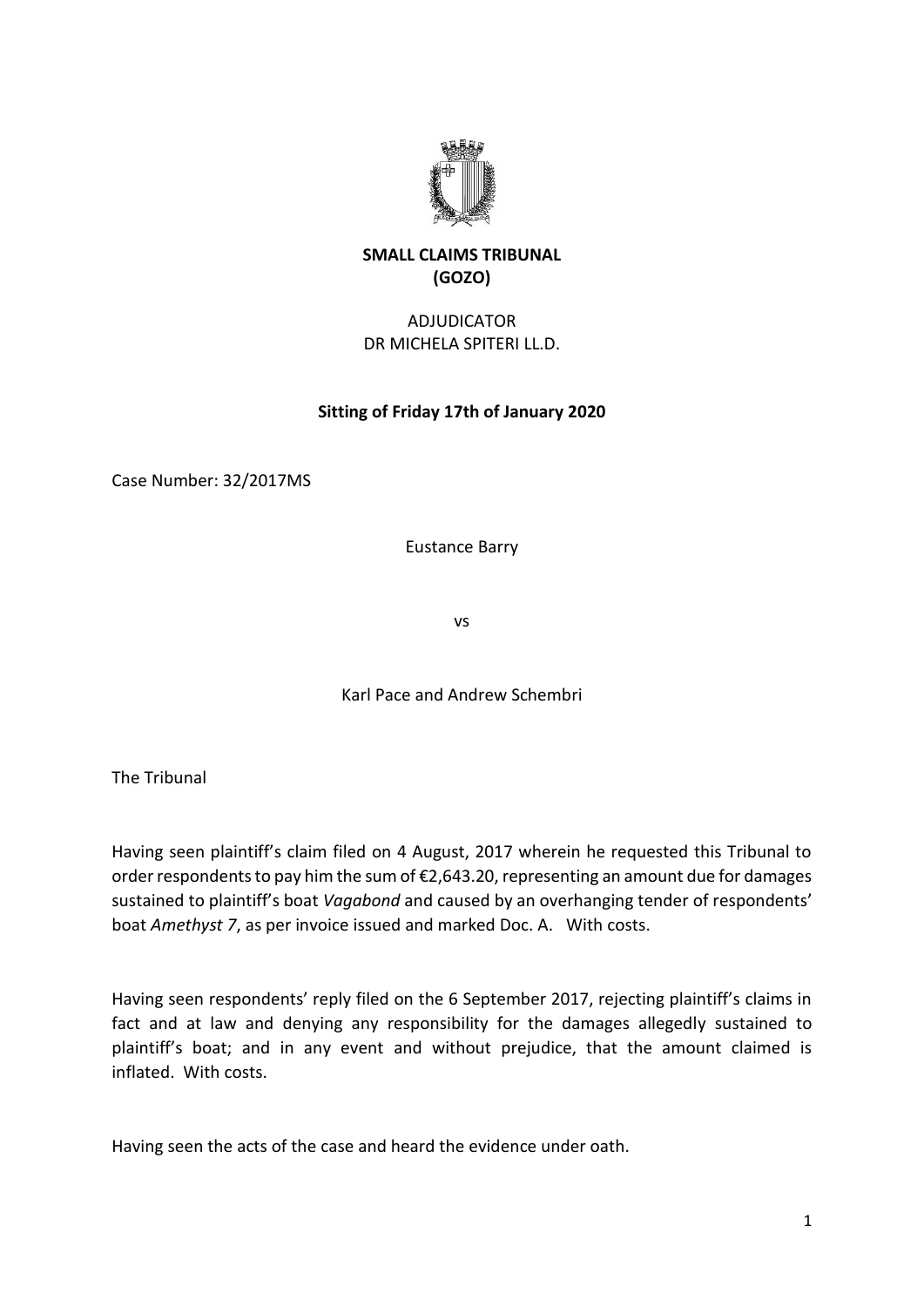#### Considers:

That the case under examination concerns damages sustained to plaintiff's boat *Vagabond* while berthed at Gozo's Mgarr Marina, which damages plaintiff imputes to an overhanging tender belonging to respondents hitting the side of his boat causing damage to its selfadhesive strips.

The Tribunal heard the following witnesses:

**Gennaro Xerr**i, General Manager of the Mgarr Marina in Gozo, where he has worked for about five years, testified in these proceedings and said that he has known plaintiff - a boat owner ever since he brought his boat to berth at the Marina. He was aware of the dispute that arose between plaintiff and respondents and had seen some scratches on plaintiff's boat, which, from personal experience appeared to be the result of damage by an oar belonging to a tender (fol 16). Asked how he came to know of such damages, Xerri said that it was plaintiff himself who brought the matter to his attention and that he had, on more than one occasion, urged that tenders not be left in the water to avoid situations such as these. He also confirmed that the only vessel berthed to the port side of *Vagabond* during the period in question was *Amethyst 7*, owned and operated by respondents. (fol 29) He pointed out that although it was normal for tenders to be attached to boats in the Marina, this was specifically excluded in the contract. Finally, he assessed the amount of damages anywhere between 500 to 1,000 Euro excluding the costs of hauling the boat out of the water.

Under cross examination, Xerri confirmed that maintenance works to boats are done yearly, or every second year and that in this case, replacing an adhesive strip was not considered urgent because damage in such a case was cosmetic - i.e. no actual harm is done to the boat. In his view, the damage was not that bad and was not immediately noticeable. Asked how the damage might have occurred, Xerri could not say how it had occurred exactly and could not exclude the possibility that the damage was caused by something floating in the sea, hitting the boat. He also confirmed that leaving tenders attached to boats was not allowed, despite the fact that it was something that sometimes happened. In fact, it was a practise that was discouraged, precisely to avoid alleged similar situations occurring. The damages were compatible with the boat being hit by the oars of a tender, and that from his personal experience and judging from the height of the damages, the most probable cause was indeed the protruding oars from the tender. (fol 132)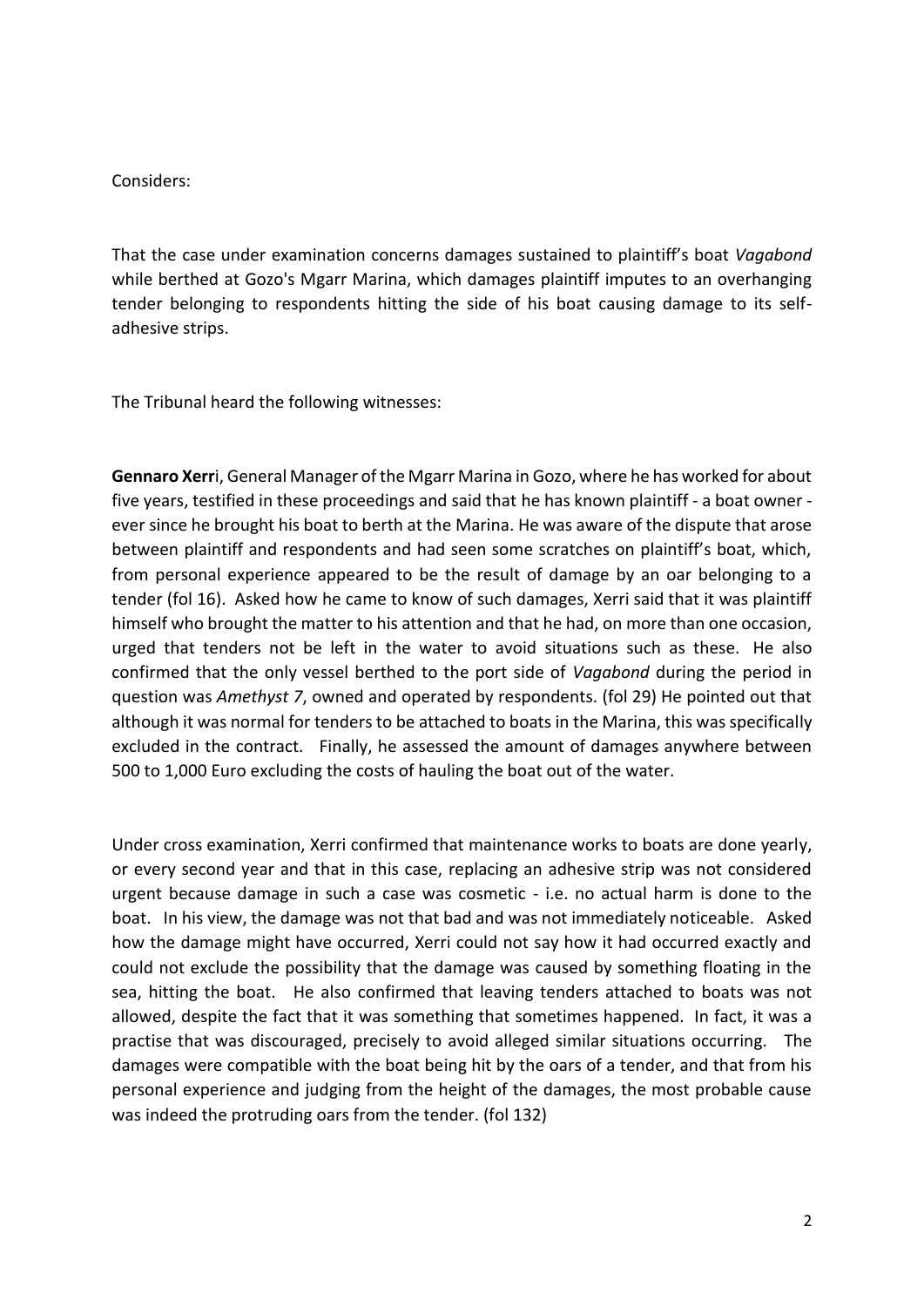**Barry Eustance**, plaintiff, an airline Captain, testified in these proceedings confirming that he berths his boat at the Marina in Gozo and that when he left Gozo on the 14th June 2016 his boat was intact and damage-free. The first time he used his boat after that was on the 8th July 2016, which is when he first noticed the damage to the boat's port side. Given the dynamics and the fact that *Amethyst 7* was berthed alongside his boat and that its tender was seen between the two vessels, he wrote to respondents, attaching an indication of the quotes he had received for repairs.

Several emails and letters later, when respondents refused to accept liability for damage and when it was clear that an amicable settlement would not be reached, he went ahead with the works all the same. In November 2016, the boat was lifted out of the water and put on the hard for two weeks, which is when the work was carried out. During this time, plaintiff also took the opportunity to repair a separate unrelated leak, which does not form part of the subject matter of this case, and for which he did not claim any money from respondents. Plaintiff also refers to an off the record conversation he had with respondent, where the latter had allegedly offered him €1,000 to settle the issue. The offer was never put into writing and not followed on.

In his evidence before the Tribunal tendered on the 2 November 2017, plaintiff says he is claiming the sum of €3,232, which excludes the cost of taking the boat from Mgarr to Valletta and back again. It is to be noted however, that in the original claim, plaintiff had requested €2,643.20.

In a subsequent affidavit, plaintiff also clarifies that although he had indicated the 8th July 2016 as the first time he had used his boat, it was also possible that he actually left Mgarr harbour on the 7th July 2016 and set sail for a few days, returning on the 11th July. He also confirms the dynamics of the berthing arrangements, where vessels *Vagabond* and *Ma Claire* were on either side of *Amethyst 7*. Both boats sustained the same damages on their port sides.

**Paula Mac Pherson** plaintiff's partner, also testified in these proceedings by means of an affidavit, where she confirmed that prior to and on the 13th and 14th June 2016 there was no damage to the boot stripe of the vessel. On 7th July 2016, while leaving Mgarr harbour for Dwejra on *Vagabond,* she noticed damage on the boot stripe of *'Ma Claire'*, also berthed next to *Amethyst 7.* She discussed the damage with plaintiff who had also noticed the damage. Upon arriving in Dwejra and having anchored, she went for a swim and observed on the port side of the vessel, an almost identical damage on *Vagabond* to that noticed earlier on *Ma Claire*. Both vessels - *Vagabond* and *Amethyst* was berthed at Mgarr Marina between 13th June and 7th July 2016.

**Claire Farrugia Delceppo**, secretary at the Kalkara shipyard, testified in these proceedings and confirmed that plaintiff brought his boat over to shipyard for repairs on two self-adhesive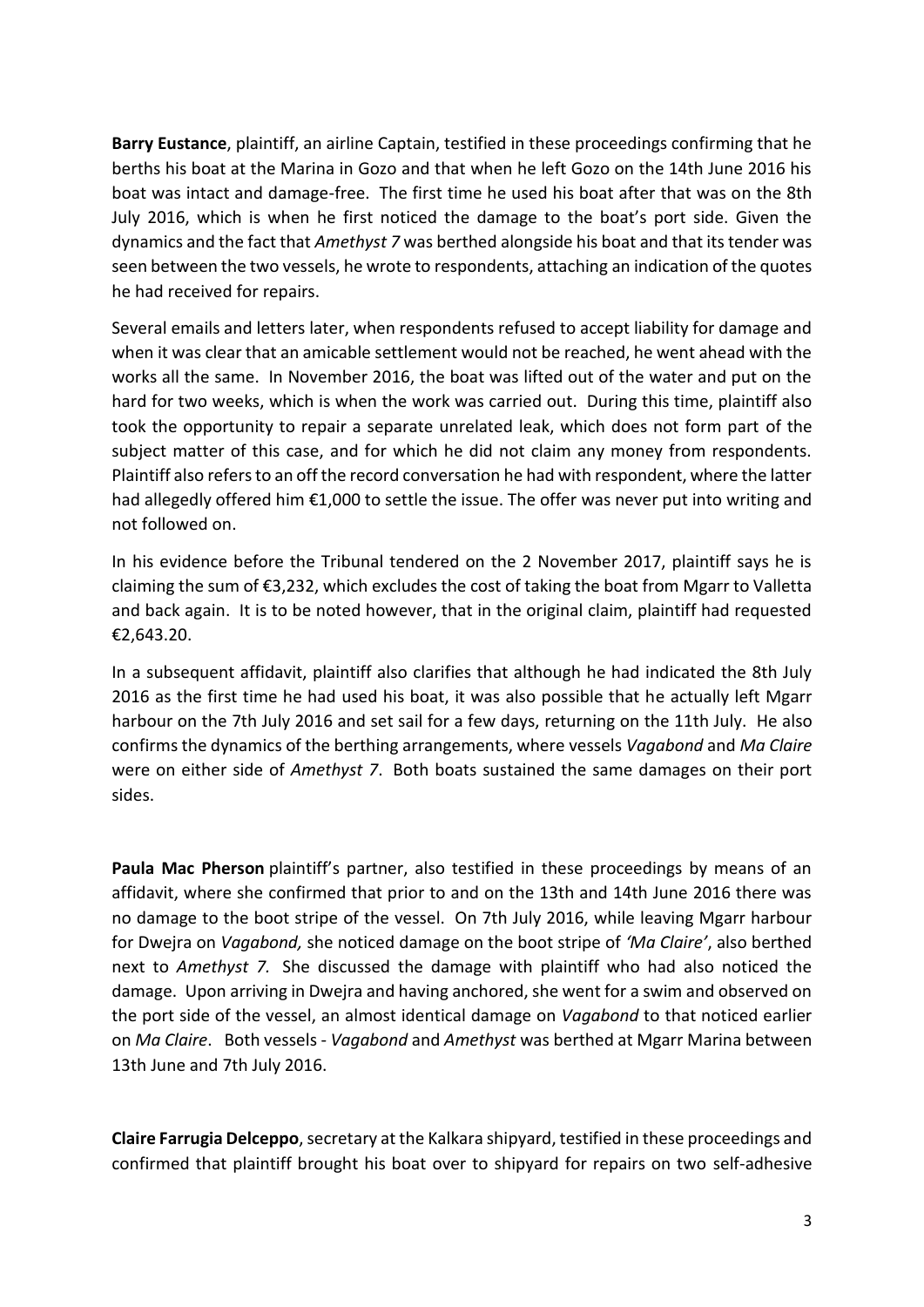strips on the portside, which were damaged. Witness was mainly responsible for invoicing plaintiff. The works were carried out between 7th - 21st November 2016 and plaintiff settled all expenses. She also confirmed that during these two weeks, other works (high pressure cleaning/ repairs on the bow thruster/ lubrication of the seacocks) were carried out, which works were unrelated to this issue and for which plaintiff was invoiced separately. When asked how many days were needed for repairs which formed the merits of this case, the witness confirmed that fourteen days were needed as the process to remove the tape, order the tape, clean the glue and set up the boat with scaffolding took time. Moreover, the other side had to be changed too, for the sake of symmetry and for both sides to match. Witness confirmed that this was the main job requested by plaintiff and that the other works carried out were secondary.

**Andrew Schembri and Karl Pace**, respondents, testified in these proceedings by means of an identical affidavit. The thrust of their defence is that plaintiff did not ever witness the damage and that such could have occurred elsewhere, in another yacht Marina, and was not necessarily caused by respondents' tender. They also confirm that during the timeframe that plaintiff claims that the damage occurred (approximately 14th June - 7 July) their boat was at the Marina for 10 and a half days out of the 24. Respondents contend that plaintiff had a sea-water leak, which of its nature is urgent, and which he did not repair for at least 8 months. Moreover, respondents note that plaintiff opted to have repairs carried out at Kalkara Boat yard even though they were significantly more expensive than other yards. Not only were the rent fees and the fees for lifting and launching the boat much higher than that quoted by other shipyards, but unrelated works on the boat were carried out during this time. Respondents deny making plaintiff an offer of €1,000.

Under cross examination, Andrew Schembri confirmed that the tender was often left in the water for an hour or two, in violation of the rules, because taking the tender up onto the boat involved a substantial amount of work. He also confirmed that the damages on plaintiff's boat were next to the side where respondents' boat was berthed. On page 163 respondent admits that it was they (respondents) who scratched the sticker, but later changes this to "*he (plaintiff) is saying we scratched a sticker*." Despite his initial categorical denial of the €1,000 offer, under cross examination Schembri concedes that respondents and plaintiff were trying to reach a reasonable compromise and that some sort of conversation took place.

Under cross examination, Karl Schembri confirmed that the tender was left down in the water but that after the incident, the practise stopped and nowadays the tender is never left in the water. He also confirmed that he spoke to plaintiff multiple times about the damage and initially it was a friendly exchange. On page 179, witness also openly admits that damages were caused by respondents, however, insists that such was cosmetic.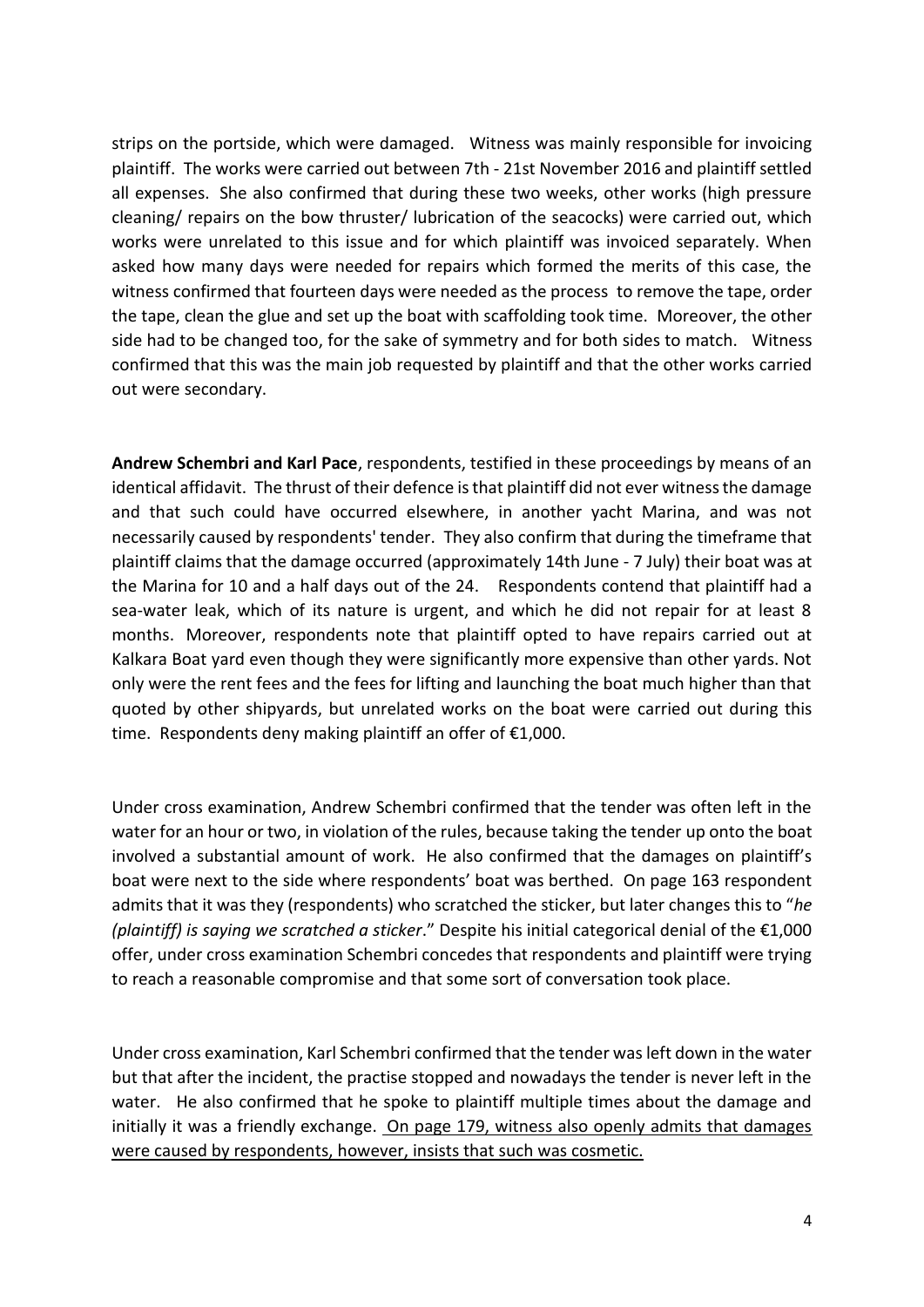*" .. we were also being sued for the boat being taken out of the water which is the bulk of the expense, to take the boat out of the water you need a crane to lift it which costs a lot of money basically, probably eight hundred Euro and to put it back in the water, and you need to leave it in the marina for some time, and we were being charged for all those things which doesn't make sense, because, I tell you why it doesn't make sense, the damage we made was a cosmetic damage which could have waited till the next time, a boat is scheduled for lifting, every few years. I wouldn't take my boat out for some cosmetic damage, you know, unless someone else is paying for it. "*

Considers

That respondents' main defences are threefold: -

firstly, that plaintiff has no way of knowing with certainty whether it was respondents' tender that hit his boat;

Secondly that given that the damage caused was cosmetic in nature, the works were not urgent, particularly when plaintiff had 'lived' with a leak (at some risk) for several months. Respondent contends that the plaintiff could have waited and combined the repair with routine maintenance works when the boat would have been lifted out of the water at any rate.

Thirdly that plaintiff chose the more expensive boatyard for something which was ultimately cosmetic, going against the principle of containment of damages.

Considers

As to the first plea, it is to be noted that in civil cases, the standard of proof required is that 'on a balance of probability', which the Tribunal feels has certainly been reached in this case. The Tribunal is more than satisfied with the explanations provided by plaintiff and his partner, (who are clearly very hands on) and with the testimony of Gennaro Xerri, who confirmed that the damage which was above the water-line was compatible with a tender oar hitting the side of the boat. Parties who testified in this case, (respondents included) confirmed that the tender in question was, on more than one occasion, left in the water next to plaintiff's boat, in violation of the contract and respondents were even alerted to this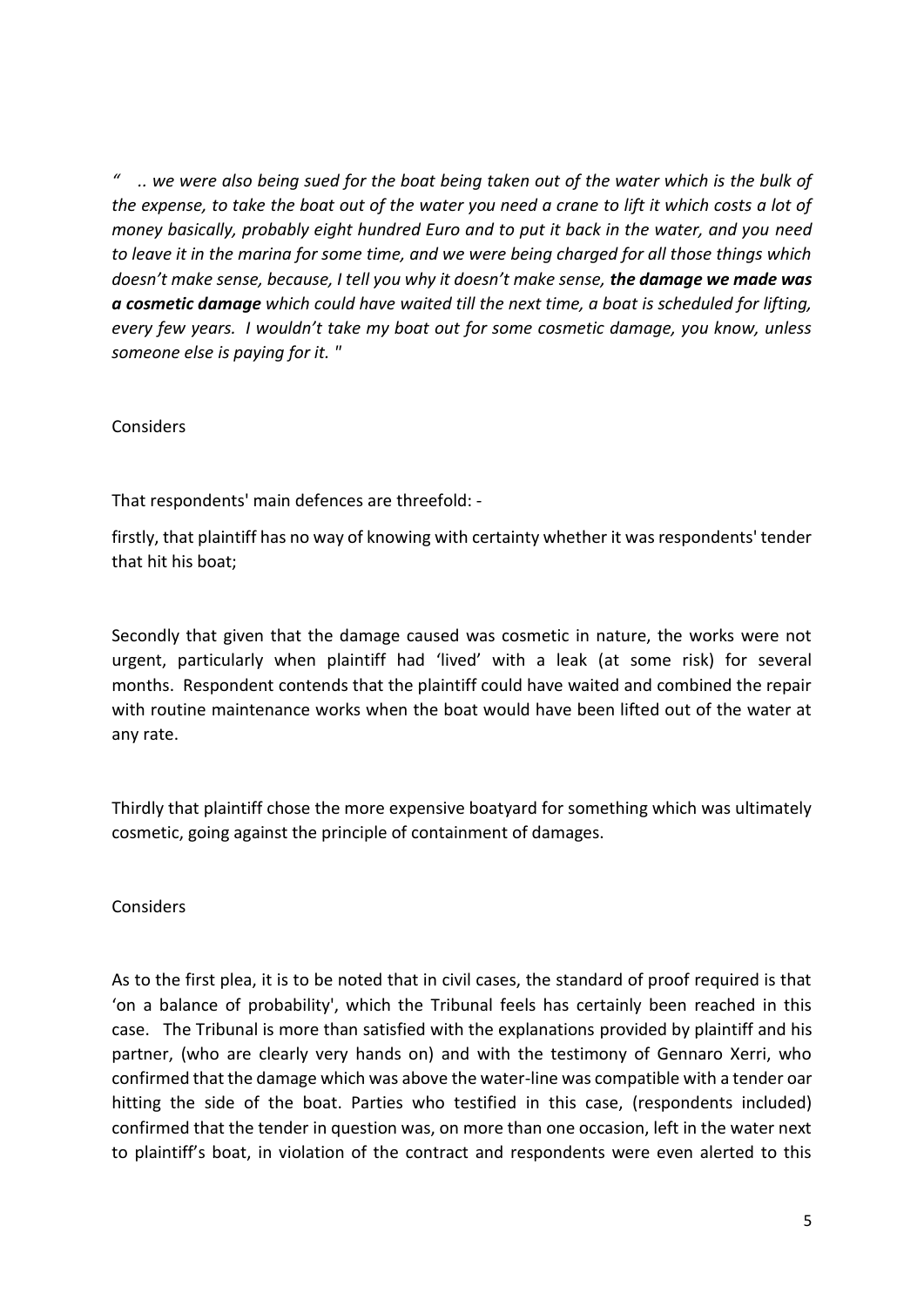before the incident. Moreover, damages to plaintiff's boat were sustained on the side next to respondents' boat. Furthermore, and significantly, when caught off guard under cross examination, both respondents admitted that this damage was caused by their tender, leaving no doubt in this Tribunal's mind as to the cause of the damage.

As to the second plea, plaintiff confirms that he had lived with the leak on his boat since 2015 and in fact the leak was not repaired and still existed after the boat was taken to the shipyard. Plaintiff insists that the boat was taken to the shipyard primarily for repairs to the damage to the boot-strip and that the other repairs were an afterthought and secondary in nature. Moreover, given that *Vagabond* had just been lifted out of the water in March 2016, it would have been unreasonable to expect plaintiff to live with the damage to his boat until 2018 or even longer.

Although the Tribunal tends to agree with plaintiff's argument, namely that one should be able to carry out repairs to damages caused by third parties, at one's convenience and not at the convenience of third parties (after all aesthetics do play a very important part in the enjoyment of an object, particularly when it comes to cars and boats, which for many, are akin to one's home); and although it is clear from the evidence that the plaintiff did not just opt to repair the boat without first trying to reach an amicable settlement, the fact of the matter is that once the boat was on the hard, plaintiff opted to carry out numerous repairs to his boat, which were completely extraneous and unrelated to the case. Afterthought or not, the works were in fact carried out and if one compares Doc A ( $(E2643.20)$  with Doc CF (€2,512.19), one immediately notices that the lion's share of the sum invoiced in Doc A relate to the lifting and launching and the hard-standing fees which amount to €1260, whereas the repair/ polishing and fixing of the self-adhesive tape was €980. The entire amount invoiced in Doc CF on the other hand ( $\epsilon$ 2,512.19) refers exclusively to the extra unrelated works which were carried out at the same time. While it is true to say that plaintiff did not charge respondents for these works and that these are the matter of an entirely separate invoice, it seems very unfair to burden respondents with the entire cost of lifting, launching, haulage etc ( $\epsilon$ 1260 + VAT) and the Tribunal feels that these have to be apportioned.

As to the third plea, namely that plaintiff opted for the more expensive option, the Tribunal notes that the Manoel Island quote (fol 23) for the same repair is not really different when one considers that the Kalkara Yard quoted for the replacement of the stripe to both sides of the boat (€980), whilst the Manoel Island quote (€470) refers only to one side (portside). Thus, in reality there is little difference between the two and these are practically the same. The Tribunal also agrees that boot-strips have to match and repairing just one side would leave a mismatch and defeat the purpose altogether.